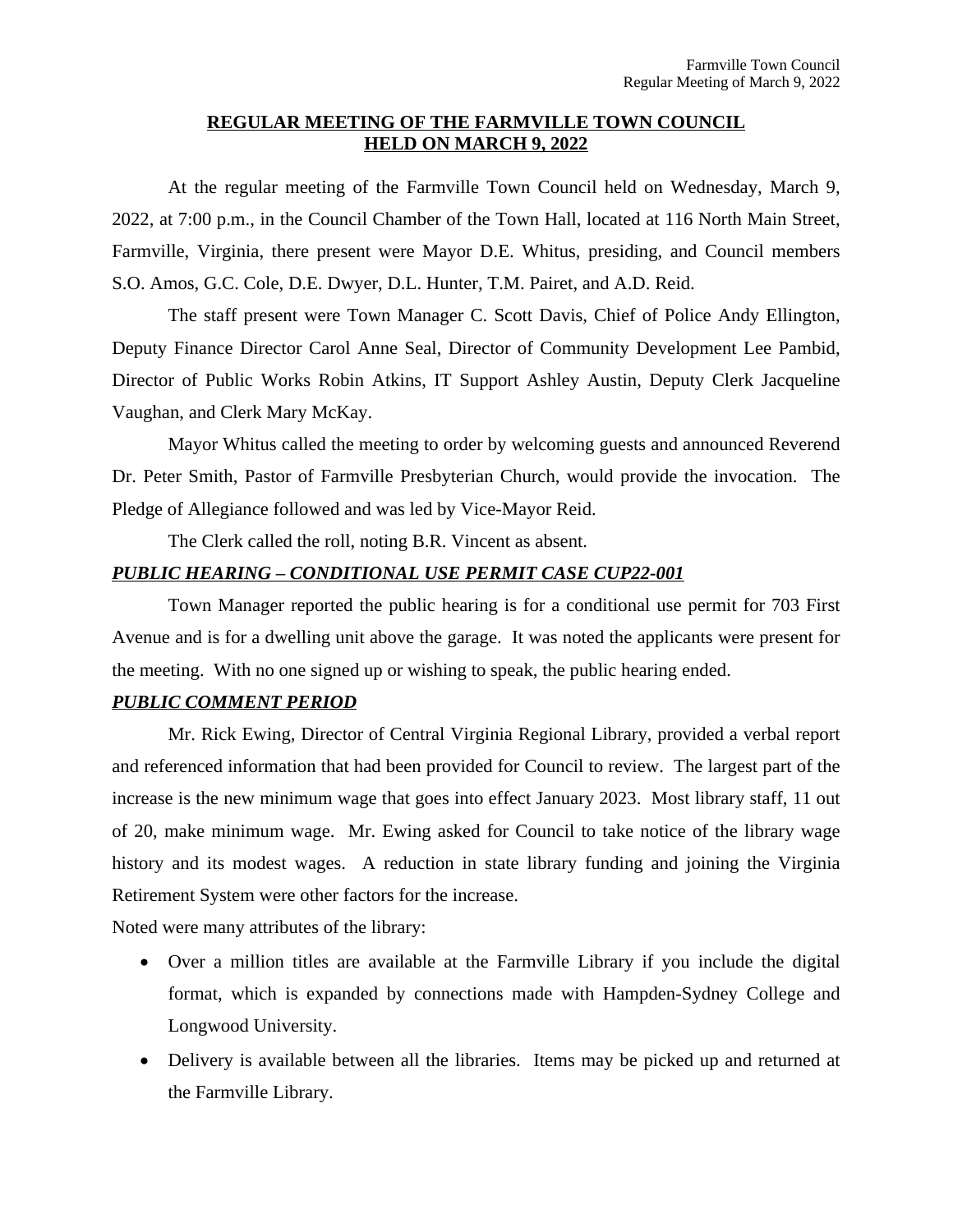- The Farmville Library is a meeting/gathering/study place for people of all ages, a place that doesn't require money to be spent.
- Staff are available to help with technology.
- There is high speed wi-fi available 24/7.
- Multiple printing capabilities offer very reasonable prices.
- The Dolly Parton Information Library service is available. Free books can be mailed to children's homes in Farmville and in the two counties to encourage early childhood literacy.
- Story walks are being encouraged around Farmville to read a story while walking around town.

Mr. Ewing thanked Council for supporting the library and asked for calls or emails if there are any questions.

Jen Cox offered her thanks on behalf of Lancer Nation, for the Town and the Community for coming out with such support for Longwood University Men's and Women's Lancer basketball teams. Ms. Cox reported on a newly planned Selection Sunday Watch Party at Willett Hall and advised the doors will open at 5:30 p.m. this Sunday, March 13, 2022, and is free and open to the public to attend. The men's selection show starts at 6:00 p.m. CBS will cut to Live National TV feed of Willett Hall so when Longwood is announced, they will have their big moment, and then again at 8:00 p.m. will be the women's bracket. It is hoped community members will come out and everyone is asked to wear their Lancer gear. Foods, drinks, and giveaways will be provided, and some highlight videos of the season will be posted for everyone to enjoy. Ms. Cox thanked Council for supporting Longwood University, noting the nice welcome back for the buses when they returned to town Monday afternoon, March 7<sup>th</sup>.

Mayor reported on the "Turn the Town Blue" event and asked residents to place blue lights in their windows or turn their porch lights blue to show the Town's Lancer spirit. A joint Town of Farmville and Prince Edward County effort to "Turn the Community Blue" is anticipated. Ms. Cox stated they hope to have some additional posters for Main Street and Downtown Farmville businesses wanting to help show their support.

Mayor Whitus returned the Council to the regular order of business.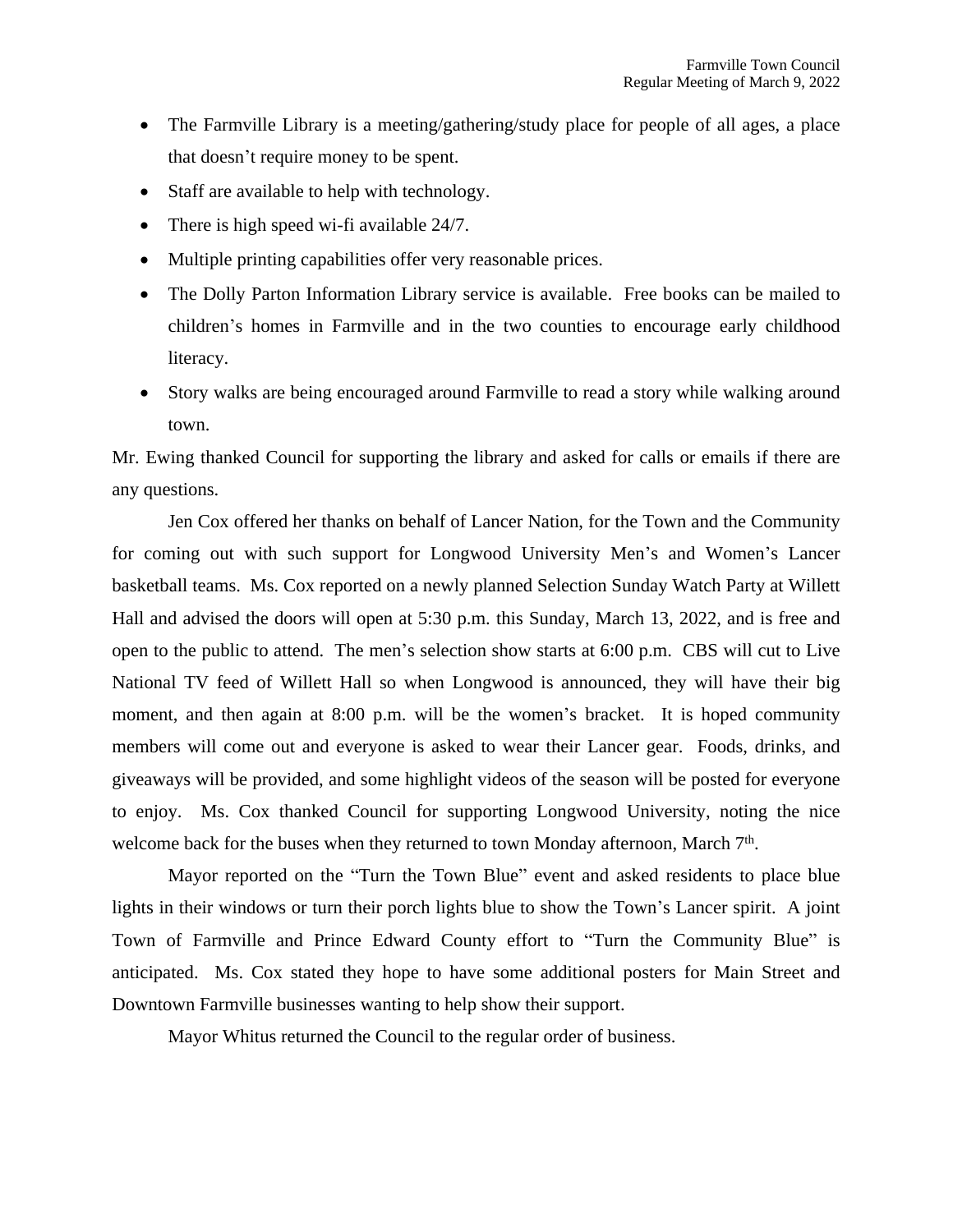### *REQUEST APPROVAL OF THE CONSENT AGENDA*

**On the motion of Mr. Cole, seconded by Mr. Hunter, and with all Council members present voting "aye", the Consent Agenda was approved.**

### *REQUEST APPROVAL OF THE FINANCE REPORT*

The February Finance Report was provided by the Deputy Finance Director. Ms. Seal stated the percentage collected of real estate through March 9<sup>th</sup> is 97.19% and personal property tax is 95.44%. Real Estate is up .51% and personal property tax is up .25% from last month. Business license is still being collected which was due by February 28, 2022. The Annual Retail Sales Report will be available for the April meeting.

**On a motion by Mr. Pairet, seconded by Mr. Dwyer, and with all Council members voting "aye", the Treasurer's report was approved.**

## *APPOINTMENTS TO THE FARMVILLE INDUSTRIAL DEVELOPMENT AUTHORITY*

**BACKGROUND:** Personnel Committee Chairman Reid provided a brief update from the Committee meeting that was held prior to the Regular Meeting on March 9, 2022, to discuss the expiring terms and the vacant position on the Farmville Industrial Development Authority. The Committee agreed to recommend to Council to reappoint Perry Carrington, Teresa Stewart and Leigh Lunsford and to appoint the two new applicants, Mark Kernohan and Zachary Preston, to the Farmville Industrial Development Authority. Chairman Reid asked for a motion for the appointments to the Industrial Development Authority. Town Manager noted the full-term appointments will be Perry Carrington, Teresa Stewart, Leigh Lunsford, and Mark Kernohan. Zachary Preston will fill the unexpired term of Marie Godin which is three years. Ms. Marie Godin resigned effective January 25, 2022.

**Mr. Cole made the motion to appoint Perry Carrington, Teresa Stewart, Leigh Lunsford, and Mark Kernohan to a full term, and Zachary Preston to fill the unexpired term of Marie Godin to the Farmville Industrial Development Authority, seconded by Mr. Hunter, and with a recorded vote of Council members Cole, Dwyer, Hunter, Pairet, Reid, and Amos voting "yes", the measure passed.**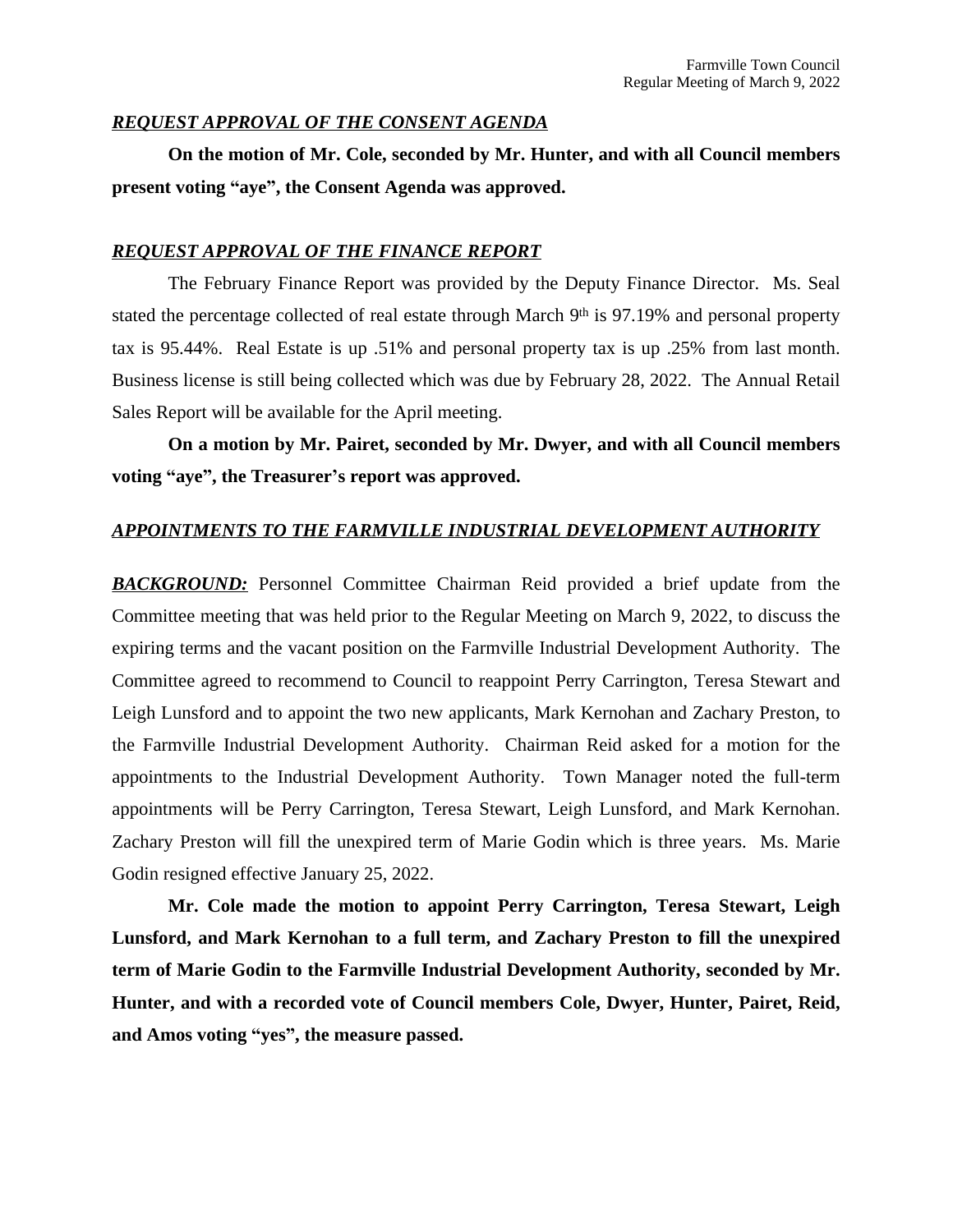#### *APPROVAL OF FY 2022-2023 LOCAL CHOICE HEALTH INSURANCE RATES*

*BACKGROUND:* Town Manager reported discussions were held at the February 24, 2022 Finance Committee meeting and the March 2, 2022 Work Session concerning the increased Anthem health insurance rates and the need to select a rate of percentage of the employee contribution. The renewal selection is due to Anthem by March 25, 2022. A discussion was held at the Work Session about looking at different calculations of percentages of increase. These calculations were sent to Council for consideration. Mr. Cole gave an overview of the spreadsheet's calculations noting one to three percent pre-tax increases being shown.

**Mr. Cole made a motion to increase the employee contribution by two and one-half percent over the current contribution, seconded by Mrs. Amos, and with Council members Dwyer, Hunter, Pairet, Reid, Amos, and Cole voting "yes", the measure passed.**

(The remainder of this page was left blank intentionally.)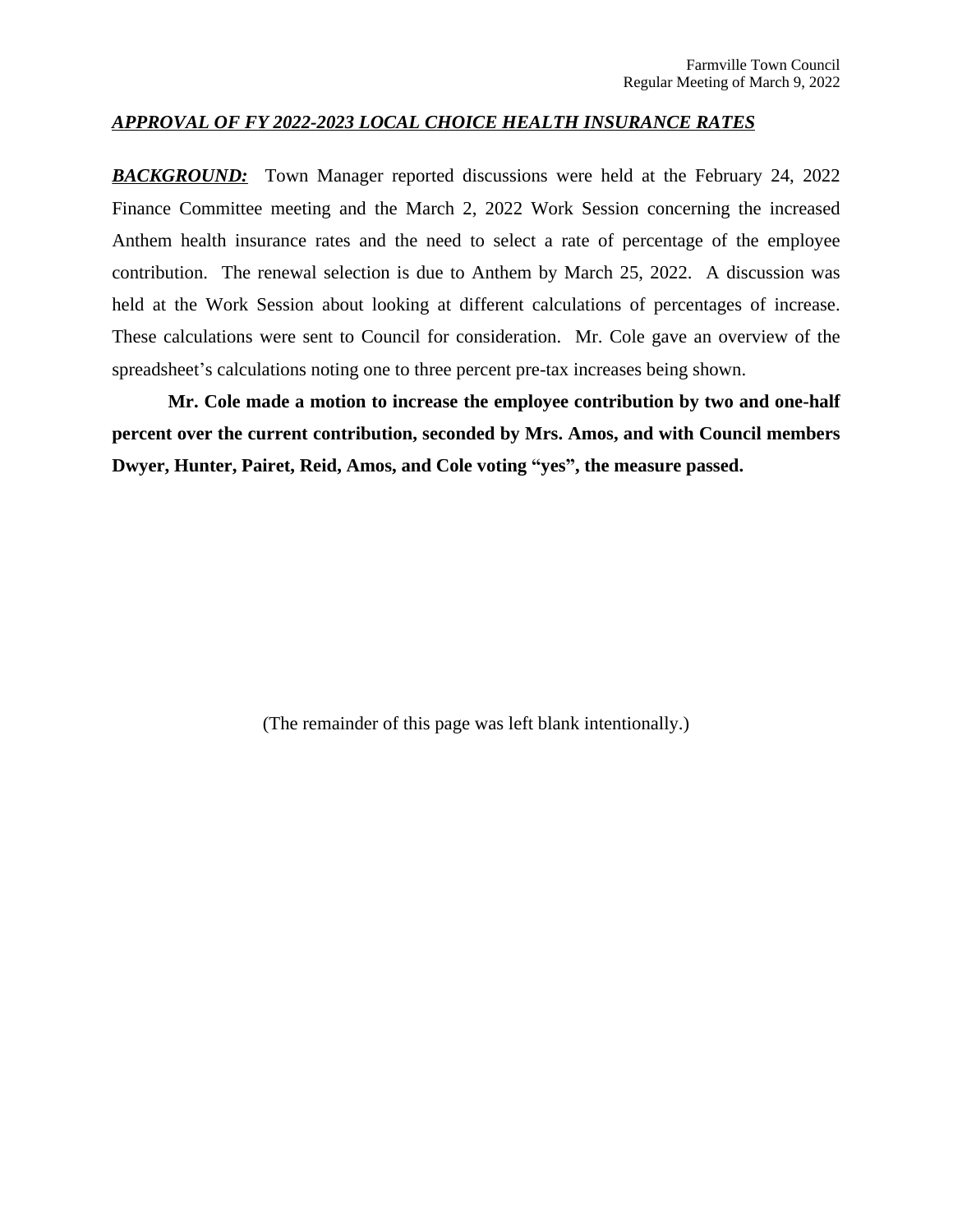#### The Local Choice Health Benefits Program Town of Farmville Proposed Rates Effective from for July 01, 2022 through June **Employee Contribution Worksheet.**

With Comprehensive Dental

```
ACTIVE EMPLOYEES
```

|                    | Current<br>Rate | <b>New Rate</b> | Current<br>Rate | <b>New Rate</b> | <b>Current</b><br>Rate | <b>New Rate</b> |
|--------------------|-----------------|-----------------|-----------------|-----------------|------------------------|-----------------|
| IKev Advantage 250 | 852             | 921             | 1,576           | 1.704           | 2.300                  | 2,487           |
| Key Advantage 500  | 762             | 850             | 1.410           | 1.573           | 2.057                  | 2,295           |

|                   | Tier   | 2021/22<br>Rates | Current<br>Emp% | Monthly<br>Cost | <b>Employee</b><br>Increase |
|-------------------|--------|------------------|-----------------|-----------------|-----------------------------|
| Key Advantage 250 | Single | 57.89            | 6.80%           | 62.63           | 4.74                        |
|                   | Dual   | 413.35           | 26.20%          | 446.45          | 33.10                       |
|                   | Family | 602.72           | 26.20%          | 651.59          | 48.87                       |
| Key Advantage 500 | Single | 13.00            | 1.71%           | 14.54           | 1.54                        |
|                   | Dual   | 325.54           | 23.09%          | 363,21          | 37.67                       |
|                   | Family | 474.17           | 23.05%          | 529.00          | 54.83                       |

|                   | Tier          |              | Current<br>Emp% | Per Pay<br>Cost | <b>Employee</b><br>Increase |
|-------------------|---------------|--------------|-----------------|-----------------|-----------------------------|
| Key Advantage 250 | Single        | 2672<br>\$   | 6.80%           | 28.91           | 2.19                        |
|                   | Dual          | \$<br>190.78 | 26.20%          | 206.05          | 15.28                       |
|                   | Family        | 278.18<br>Ś  | 26.20%          | 300.74          | 22.56                       |
| Key Advantage 500 | Single        | \$<br>6.00   | 1.71%           | 6.71            | 0.71                        |
|                   | Dual          | 150.25<br>\$ | 23.09%          | 167.63          | 17.38                       |
|                   | <b>Family</b> | 218.85<br>Ś  | 23.05%          | 244.15          | 25.31                       |

Current

Emp%

8.80%

28.20%

28.20%

 $3.71%$ 

25.09%

25.05%

1% Increase to Employee Contribution Current Monthly Employee Emp% Cost Increase 7.80%  $71.84$  $9.21$ 463.49 17.04 27.20% 27.20% 676.46 24.87 2.71% 23.04  $8.50$ 24.09% 378.94  $15.73$ 24.05% 551.95 22.95

| 2% Increase to Employee |  |
|-------------------------|--|
| Contribution            |  |

 $\overline{a}$ 2.5% Increase to Employee

| ontribution.    |                      |
|-----------------|----------------------|
| Monthly<br>Cost | Monthly<br>Е<br>Cost |
| 81.05           | 85.65                |
| 480.53          | 489.05               |
| 701.33          | 713.77               |
| 31.54           | 35.79                |
| 394.67          | 402.53               |
| 574.90          | 586.37               |
|                 |                      |

|               |                 | Contribution    |                             |  |  |  |
|---------------|-----------------|-----------------|-----------------------------|--|--|--|
| loyee<br>ease | Current<br>Emp% | Monthly<br>Cost | <b>Employee</b><br>Increase |  |  |  |
| 27.76         | 9.80%           | 90.26           | 32.37                       |  |  |  |
| 75            | 2920%           |                 | 2:                          |  |  |  |

29.20%

4.71%

26.09%

26.05%

3% Increase to Employee

 $726.20$ 

40.04

410.40

597.85

32.37 84.22

123.48

27.04

84.86

123.68

| Current | Per Pav | <b>Employee</b> |
|---------|---------|-----------------|
| Emp%    | Cost    | <b>Increase</b> |
| 7.80%   | 33.16   | 4.25            |
| 27.20%  | 213.92  | 7.86            |
| 27.20%  | 312.21  | 11.48           |
| 2.71%   | 10.63   | 3.92            |
| 24.09%  | 174.89  | 7.26            |
| 24.05%  | 254.75  | 10.59           |

| Current<br>Emp% | Per Pay<br>Cost | <b>Employee</b><br>Increase |  |
|-----------------|-----------------|-----------------------------|--|
| 8.80%           | 37.41           | 10.69                       |  |
| 28.20%          | 221.78          | 31.01                       |  |
| 28.20%          | 323.69          | 45.51                       |  |
| 3.71%           | 14.55           | 8.55                        |  |
| 25.09%          | 182.15          | 31.90                       |  |
| 25.05%          | 265.34          | 46.49                       |  |

| Current<br>Emp% | Per Pav<br>Cost | <b>Employee</b><br><b>Increase</b> |  |
|-----------------|-----------------|------------------------------------|--|
| 9.30%           | 39.53           | 12.81                              |  |
| 28.70%          | 225.71          | 34.94                              |  |
| 28.70%          | 329.43          | 51.25                              |  |
| 4.21%           | 16.52           | 10.52                              |  |
| 25.59%          | 185.78          | 35.53                              |  |
| 25.55%          | 270.63          | 51.79                              |  |

Employe

Increase

75.

111.05

22.79

76.99

112.20

| Current<br>Emp% | Per Pay<br>Cost | <b>Employee</b><br>Increase |
|-----------------|-----------------|-----------------------------|
| 9.80%           | 41.66           | 14.94                       |
| 29.20%          | 229.65          | 38.87                       |
| 29.20%          | 335.17          | 56.99                       |
| 4.71%           | 18.48           | 12.48                       |
| 26.09%          | 189.41          | 39.16                       |
| 26.05%          | 275.93          | 57.08                       |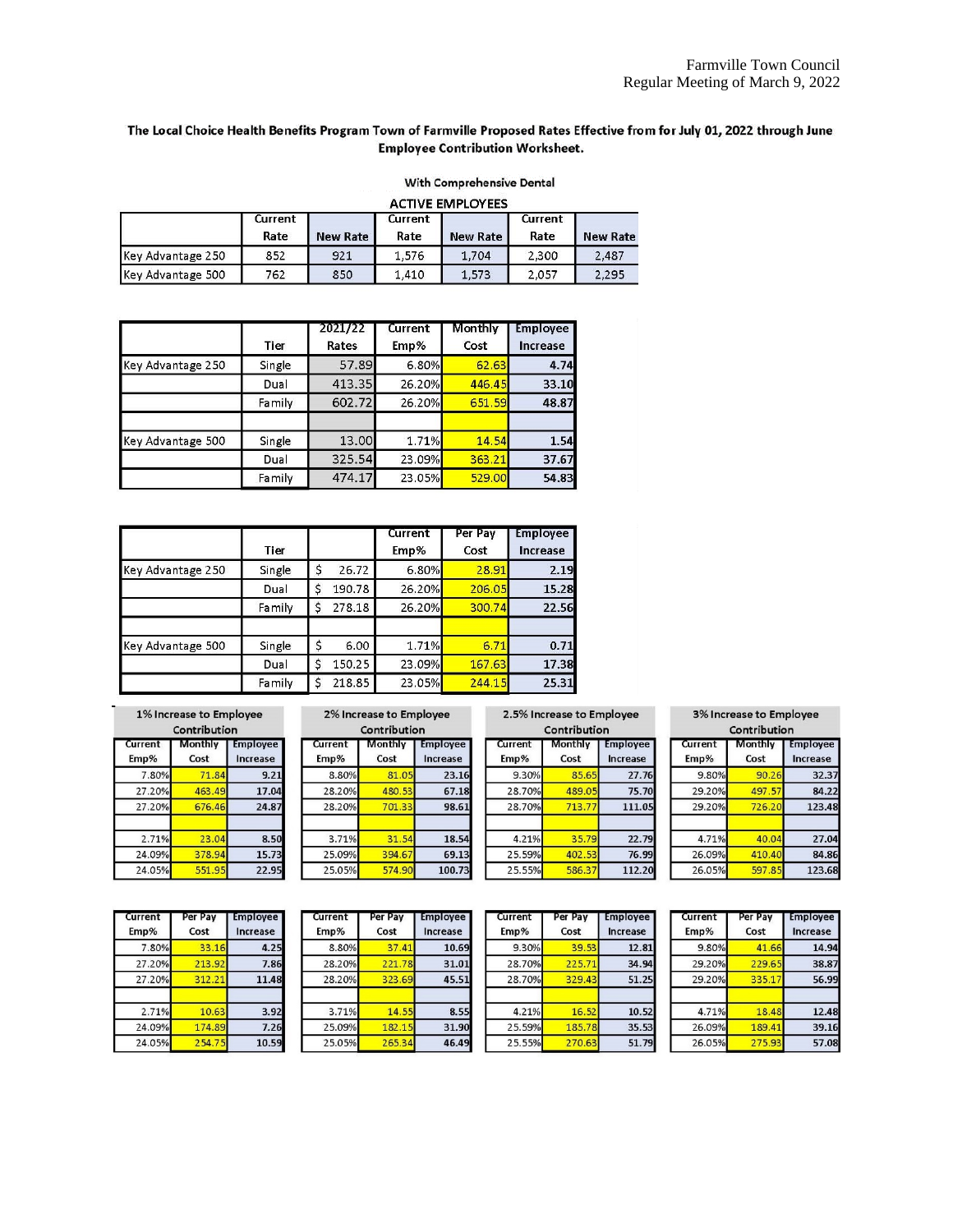# *ADOPTION OF RESOLUTION 2022-03-01 – SALARY ADJUSTMENTS FOR E911 COMMUNICATIONS OPERATORS*

**BACKGROUND:** Mayor noted this discussion was held previously. Town Manager advised the resolution allows for the transfer of funds from the Wireless Fund to the actual department for the increase in funds needed to adjust these salaries.

**On a motion by Mr. Cole, seconded by Mr. Reid, and with a recorded vote of Council members Hunter, Pairet, Reid, Amos, Cole, and Dwyer voting "yes" , the motion to adopt Resolution 2022-03-01 passed.** 

# **Resolution # 2022-03-01**

# **Transfer Funds To Adjust For Change In Salaries In Emergency Communications From 911 Wireless Funds**

WHEREAS, Town Council recognizes the current difficulties of hiring qualified and quality applicants in emergency communications; and

WHEREAS, Town Council is committed to being competitive in hiring salary; and

WHEREAS, Town Council recognizes the need to retain current employees while maintaining fiscal responsibility for the Town as a whole; and

WHEREAS, Town Council agrees for the hiring salary of the position of Communications Operator I to start at \$33,000, for current employees in the position Communications Operator I with the lowest salary will be increased to \$33,000 and all other Communication Operator I and II positions will be increased by \$4,920 unless this amount would make the salary above the maximum in the salary range then these employees will receive an increase up to the maximum of the salary range, these increases will become effective at the beginning of the pay period on March 20, 2022; and

WHEREAS, Town Council approves the transfer of up to \$40,000 from 911wireless fund to the dispatch department in the general fund for the salary increases; NOW THEREFORE,

BE IT RESOLVED BY THE TOWN OF FARMVILLE TOWN COUNCIL:

1. The hiring salary of the position of Communications Operator I to start at \$33,000, for current employees in the position Communications Operator I with the lowest salary will be increased to \$33,000 and all other Communication Operator I and II positions will be increased by \$4,920 unless this amount would make the salary above the maximum in the salary range then these employees will receive an increase up to the maximum of the salary range, these increases will become effective at the beginning of the pay period on March 20, 2022.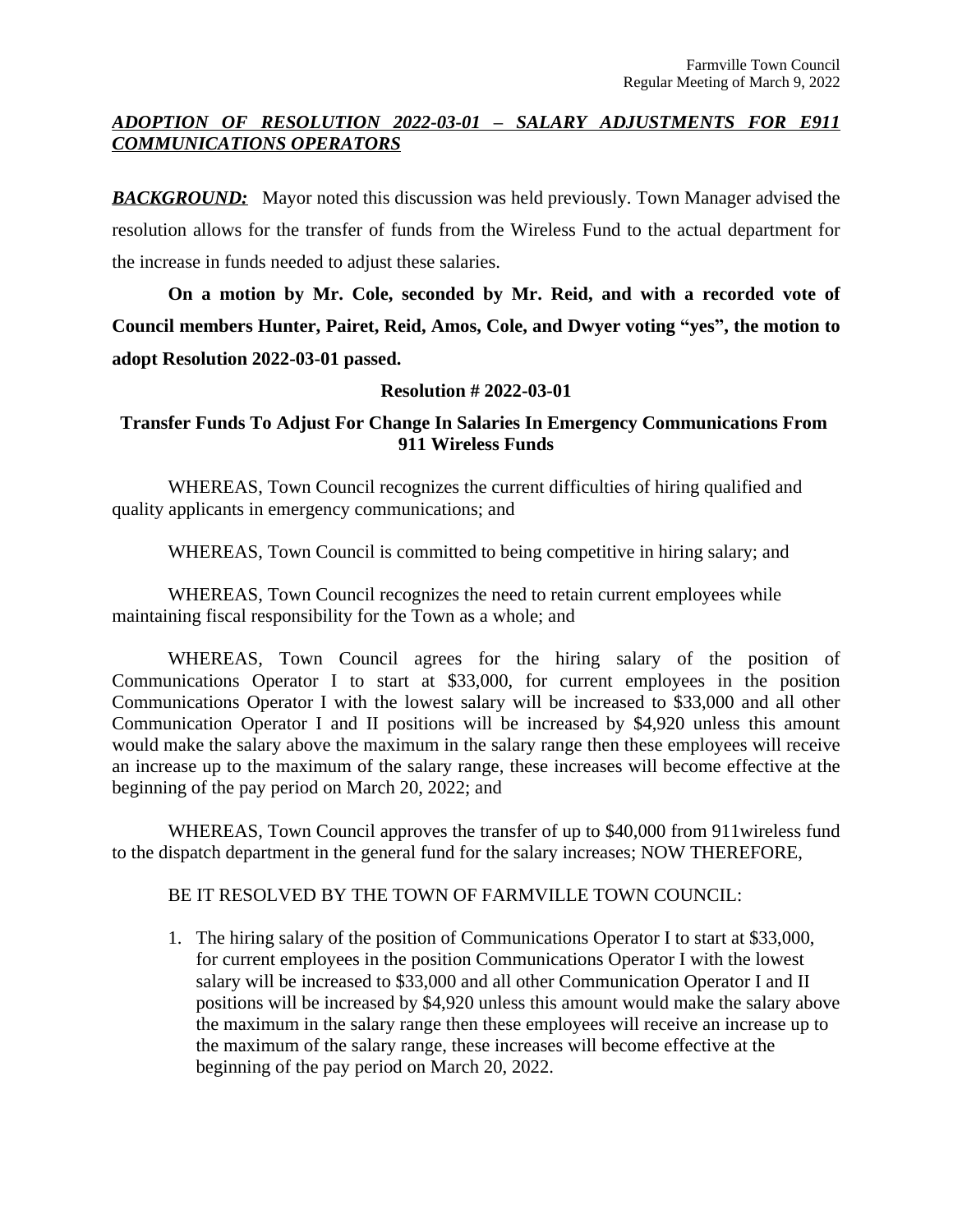- 2. The transfer of up to \$40,000 from 911wireless fund to the dispatch department in the general fund for the salary increases.
- 3. This resolution shall be in full force and effect upon approval.

Approved:

| Attest:                                                                     | Mayor |
|-----------------------------------------------------------------------------|-------|
| Clerk of Council                                                            |       |
| ****************                                                            |       |
| I certify that the above resolution was:                                    |       |
|                                                                             |       |
| Ayes: __________. Nays: __________. Absent: __________. Abstain: _________. |       |
| The Honorable A.D. "Chuckie" Reid:                                          |       |
| The Honorable Sallie O. Amos                                                |       |
| The Honorable Daniel E. Dwyer                                               |       |
| The Honorable Tommy Pairet                                                  |       |
| The Honorable Brian Vincent                                                 |       |
| The Honorable Donald L. Hunter                                              |       |
| The Honorable Greg Cole                                                     |       |

# *REQUEST FOR CONDITIONAL USE PERMIT – CASE CUP22-001*

**On a motion by Mr. Cole, seconded by Mr. Hunter, and with a recorded vote of Council Members Pairet, Reid, Amos, Cole, Dwyer, and Hunter voting "yes" , the motion to approve Conditional Use Permit - Case CUP22-001 passed.**

*REFUND PARTIAL BUSINESS LICENSE FOR DAVIES & DAVIES, ATTORNEYS AT*

*LAW* Town Manager reported this business is no longer in the Town of Farmville and a request for a partial refund on their business licenses was requested.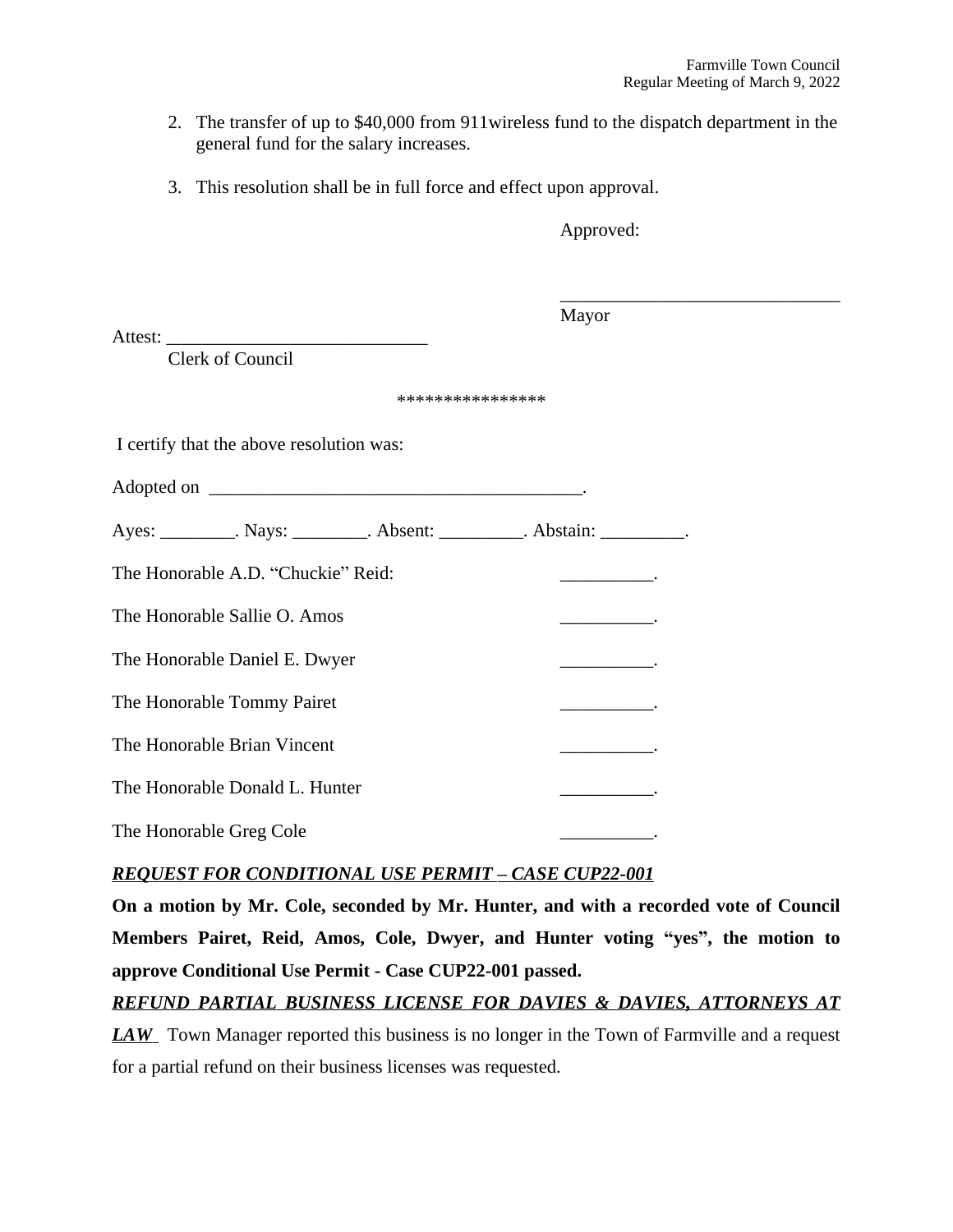**On a motion by Mr. Dwyer, seconded by Mrs. Amos, and with a recorded vote of Council Members Reid, Amos, Cole, Dwyer, Hunter and Pairet voting "yes" the motion to approve the partial refund of \$46.80 on the 2021 business license to Davies and Davies Attorneys at Law passed.**

## *DISCUSSION: CHANGES ON RENTAL FACILITIES FEES AND DEPOSITS*

**BACKGROUND:** Town Manager reported a discussion was held previously in the February 24, 2022 Finance Committee meeting of what the cost is to maintain and also clean the rental facilities after each event and the fees. The rental facility rates have not been adjusted for some time. Town Manager reported on the usage of the rental facilities in calendar year 2019, the year prior to the pandemic: Train Station-162, Wilck's Lake-62, Fireman's Sports Arena-36, Banquet Room -18, Riverside Park -10, Crute Stage-4, and the Community Marketplace-3 (outside of the Farmer's market usage). There is wear and tear on the buildings and the expense of cleaning the facility after each event. The proposed rates are not drastic, and increases should be implemented gradually as the economy is increasing instead of all at one time. As discussed, Town Manager suggested increasing the rental rate, and adding a deposit, to be paid up front to avoid any non-payment issues. The deposit would be returned to the renter, if the facility is left in good shape and not too extreme that its going to require more than average cleaning and there is no damage in excess. If there is any damage in excess with the rental, then the deposit would not be returned. The non-profit usage was noted by the Town Manager as government entities and non-profit organizations will be allowed to use the rental facility at no charge one time per year.

|                        | <b>Proposed Rental Facility Fees and Deposits</b> |                         |                   |          |
|------------------------|---------------------------------------------------|-------------------------|-------------------|----------|
|                        |                                                   |                         |                   |          |
|                        | Current                                           | <b>Average Cleaning</b> | Proposed          | Proposed |
| <b>Rental Facility</b> | <b>Rental Fee</b>                                 | Cost (per event)        | <b>Rental Fee</b> | Deposit  |
| <b>Train Station</b>   | \$150.00                                          | \$40.00                 | \$350.00          | \$200.00 |
| Sports Arena           | \$1,000.00                                        | \$60.00                 | \$1,300.00        | \$200.00 |
| Banquet Room           | \$1,050 / \$1,300                                 | \$60.00                 | \$1,500.00        | \$200.00 |
| Wilck's Lake           | \$100.00                                          | \$20.00                 | \$200.00          | \$100.00 |
| Riverside Park         | \$250.00                                          | \$20.00                 | \$300.00          | \$100.00 |
| Farmer's Market        | \$100.00                                          | \$20.00                 | \$200.00          | \$100.00 |
| Crute Stage            | \$0.00                                            | \$20.00                 | \$200.00          | \$100.00 |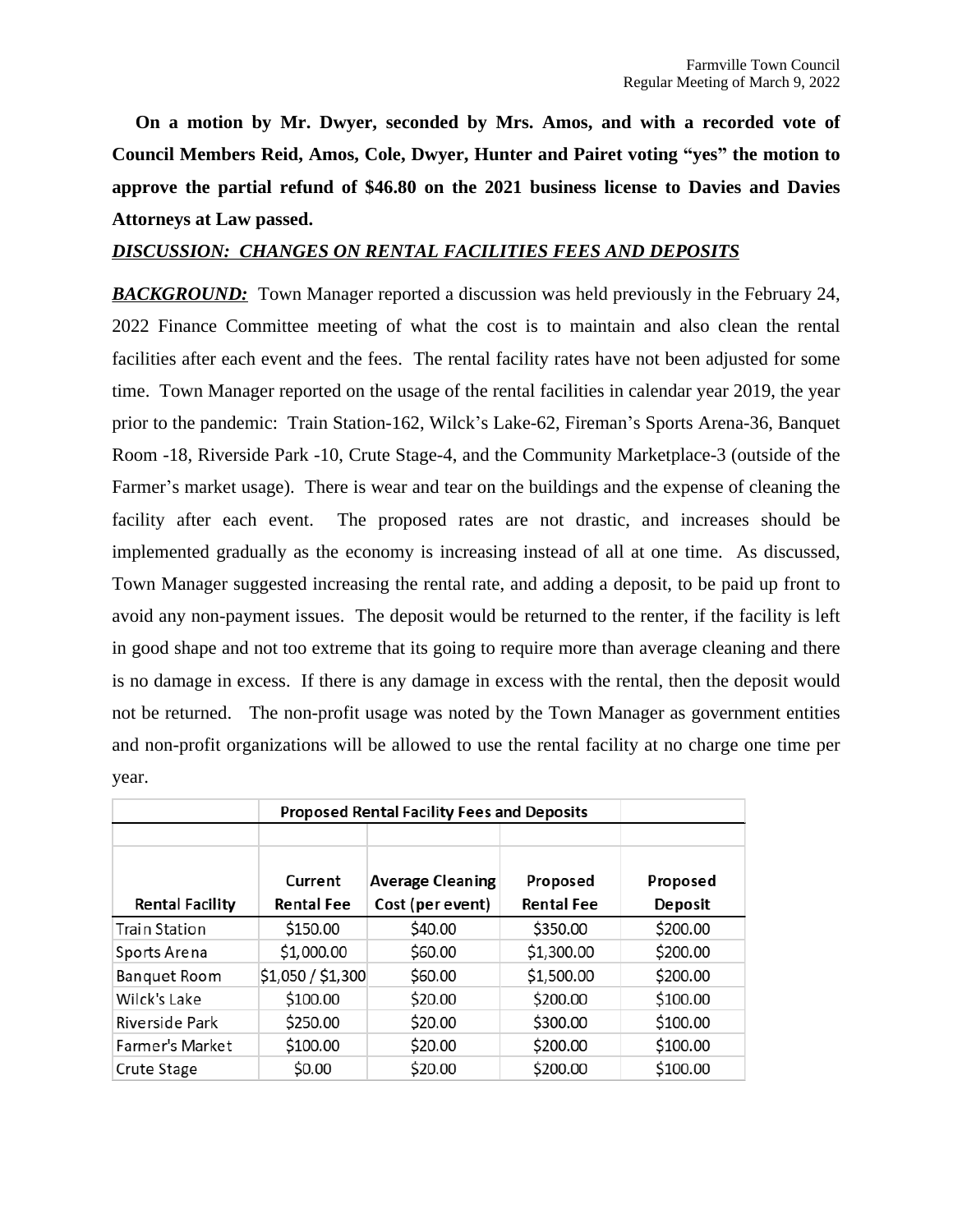A discussion was held on the proposed rates and the cleaning fees noted on the spreadsheet. The cleaning fees were noted as a cost for the Town. The proposed rate is noted as the Proposed Rental Fee, and the Proposed Deposit would be returned. Town Manager reviewed as an example, the \$550 fee for the Train Station would be paid up front, and the \$200 deposit would be returned unless there is damage to the rental facility.

Mr. Hunter suggested the deposit be higher for the Sports Arena rental, with Mr. Cole noting the deposit for a larger space should be a larger deposit because there could be more damage. Mr. Hunter and Mr. Cole both suggested \$500 for the Banquet Room and the Sports Arena.

**Mr. Hunter made a motion to approve the requests from the Town Manager of the increases but to the adjustment of the deposit for the Sports Arena and for the Banquet Room to \$500, seconded by Mr. Dwyer,** with further discussion from Mrs. Amos inquiring when this is going to go into effect? Town Manager advised for any new rentals after tonight; for any new rentals from this point forward.

**Mr. Hunter added to his motion, for any new rentals after tonight (March 9, 2022), and with it being added to Mr. Dwyer's second**, Mr. Reid asked for clarification of the nonprofit use of one time then after that they must pay, and Town Manager advised within a 12 month period. The discussion ended, then **with a recorded vote of Council members Amos, Cole, Dwyer, Hunter, Pairet and Reid voting "yes", the measure passed.**

|                        | <b>Proposed Rental Facility Fees and Deposits</b> |                         |                   |                |
|------------------------|---------------------------------------------------|-------------------------|-------------------|----------------|
|                        |                                                   |                         |                   |                |
|                        | <b>Current</b>                                    | <b>Average Cleaning</b> | Proposed          | Proposed       |
| <b>Rental Facility</b> | <b>Rental Fee</b>                                 | Cost (per event)        | <b>Rental Fee</b> | <b>Deposit</b> |
| <b>Train Station</b>   | \$150.00                                          | \$40.00                 | \$350.00          | \$200.00       |
| Sports Arena           | \$1,000.00                                        | \$60.00                 | \$1,300.00        | \$500.00       |
| <b>Banquet Room</b>    | \$1,050 / \$1,300                                 | \$60.00                 | \$1,500.00        | \$500.00       |
| Wilck's Lake           | \$100.00                                          | \$20.00                 | \$200.00          | \$100.00       |
| <b>Riverside Park</b>  | \$250.00                                          | \$20.00                 | \$300.00          | \$100.00       |
| <b>Farmer's Market</b> | \$100.00                                          | \$20.00                 | \$200.00          | \$100.00       |
| Crute Stage            | \$0.00                                            | \$20.00                 | \$200.00          | \$100.00       |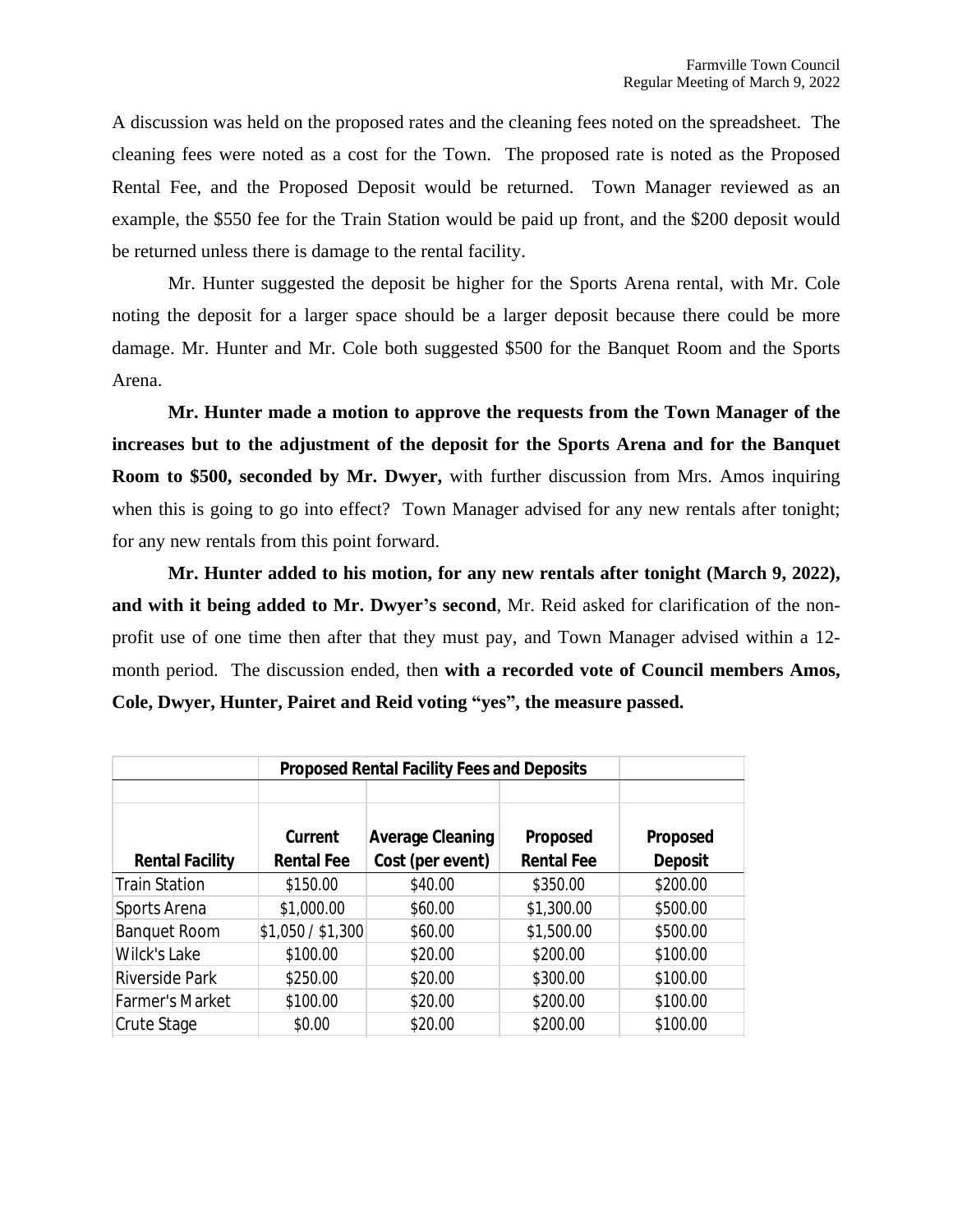#### *STANDING COMMITTEE REPORTS*

Finance and Ordinance Committee, Mr. Cole, Chairman – no report Public Safety Committee, Mr. Hunter, Chairman – no report Personnel Committee, Mr. Reid, Chairman – no report Infrastructure Committee, Mr. Pairet, Chairman – no report Parks/Recreation Committee, Mr. Vincent, Chairman – no report

### *STAFF REPORTS*

Town Manager reported a change in the paving schedule. Finishing out West Third Street was scheduled for 2022 but will be moved to the next set of most needed areas in the Capital Improvement Plan now that there are available ARPA funds. Some clarification is needed on whether the infrastructure in the area should be replaced before repaving is completed.

A bid will be going out by next week for the repaving of all the streets in the Crestview neighborhood as they are in bad condition. Almost \$800,000.00 will be spent from VDOT Maintenance Funds received. The next streets in the Capital Improvement Plan in need of repaving are Fourth Street, Longwood Avenue, Johnston Drive, Putney Street, Barber Street, and streets in that area. With available ARPA funds, Town Manager noted the need to think about what is to be paved and determine beforehand, especially a major highway, if there are water and sewer lines that need to be replaced.

Mr. Reid inquired if the road to Eastgate Mobile Home Park is a private road. Public Works Director advised the town property goes down 200 feet then it's private from thereon.

Mr. Cole inquired if any of the funds can be designated for sidewalks in some areas. Town Manager noted if there are some sidewalks, some of those could be done, noting some difficulty with vacant positions from retirees and not having the skill in concrete work that there once was. Mr. Cole reported some residents on Fourth Avenue have asked about sidewalks. A discussion was held on the installation of new sidewalks and neighborhoods and the need to look at the drainage because Farmville does not have a traditional stormwater management system.

Chief Ellington reported his appreciation and thanks for the action taken by Council for the salary adjustments for the E911 Communications Operators. He noted not only are they their lifeline out there on the streets but they're the entire community's lifeline.